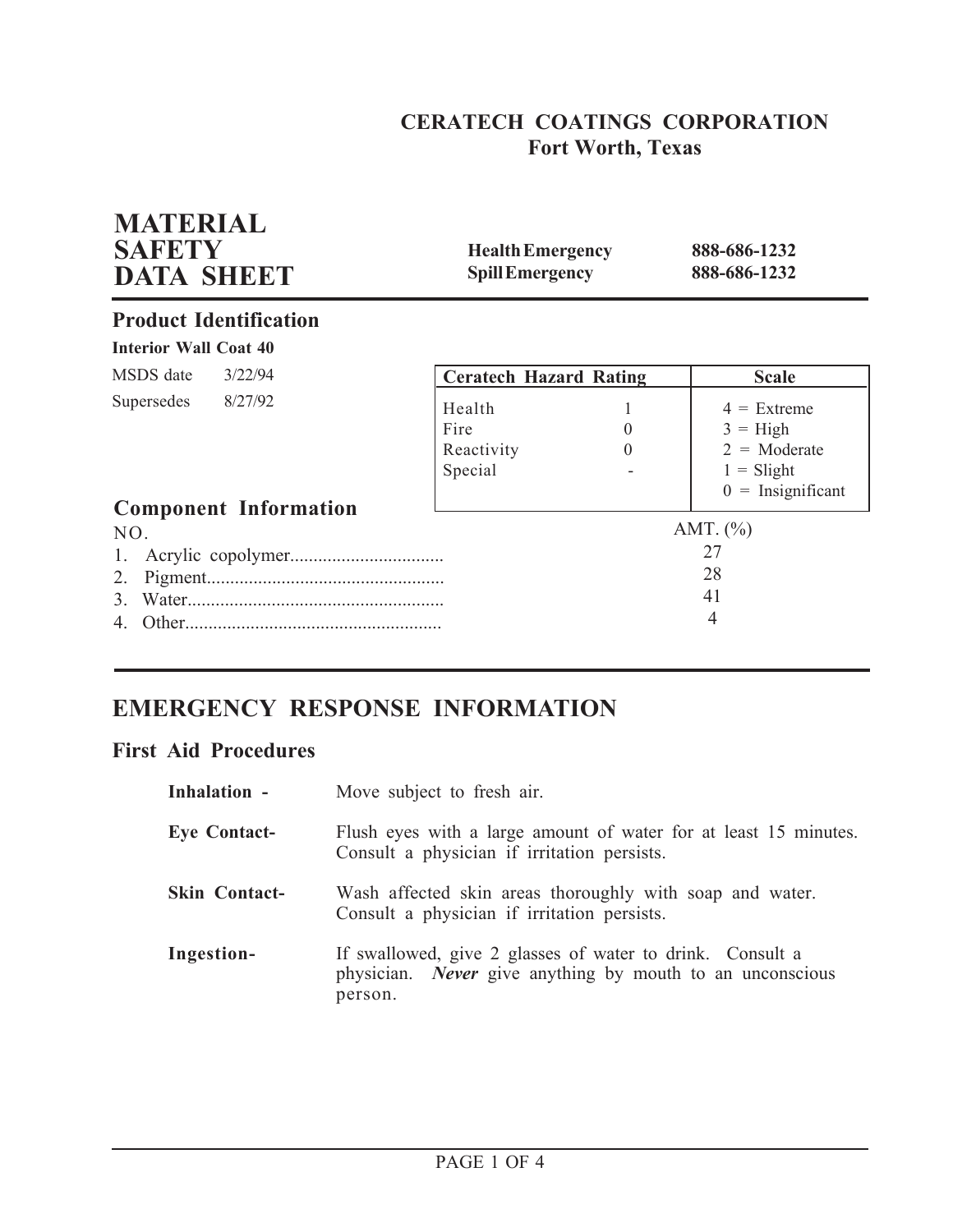### **SPILL OR LEAK HANDLING INFORMATION**

**Personal Protection -** Appropriate protective equipment must be worn when handling a spill of this material. See the **PERSONAL PROTECTION MEASURES** Section for recommendations. If exposed to material during clean-up operations, see the **FIRST AID PROCEDURES** Section for actions to follow. **Procedures -** Keep spectators away. Floor may be slippery; use care to avoid falling. Contain spills immediately with inert materials (e.g. sand, earth). Transfer liquids and solid diking material to separate suitable containers

### for recovery or disposal. **CAUTION:** Keep spills and cleaning runoff out of municipal sewers and open bodies of water.

## **HAZARD INFORMATION**

*The health effects of this product have not been tested. The following information is based on the hazards of its components.*

### **HEALTH EFFECTS FROM OVEREXPOSURE**

| <b>Primary Routes of Exposure-</b>   | Inhalation<br>Eye Contact<br><b>Skin Contact</b>                                                                                                                                         |
|--------------------------------------|------------------------------------------------------------------------------------------------------------------------------------------------------------------------------------------|
| <b>Inhalation-</b>                   | Inhalation of vapor or mist can cause the following: headache<br>- nausea - irritation of nose, throat and lungs.                                                                        |
| <b>Eye Contact-</b>                  | Direct contact with material can cause the following: slight<br>irritation.                                                                                                              |
| <b>Skin Contact-</b>                 | Prolonged or repeated skin contact can cause the following:<br>slight skin irritation.                                                                                                   |
| <b>FIRE AND EXPLOSIVE PROPERTIES</b> |                                                                                                                                                                                          |
|                                      | Auto-ignition temperatureNot Applicable<br>Lower explosive limitNot Applicable<br>Upper Explosive limitNot Applicable                                                                    |
| <b>REACTIVITY INFORMATION</b>        |                                                                                                                                                                                          |
| Instability-                         | This material is considered stable. However, avoid temperatures<br>above 177°C/350°F, the onset of polymer decomposition.<br>Thermal decomposition is dependent on time and temperature. |
| Hazardous Polymerization-            | Product will not undergo polymerization.                                                                                                                                                 |
| Incompatibility-                     | This product should not come in contact with solvent borne<br>materials.                                                                                                                 |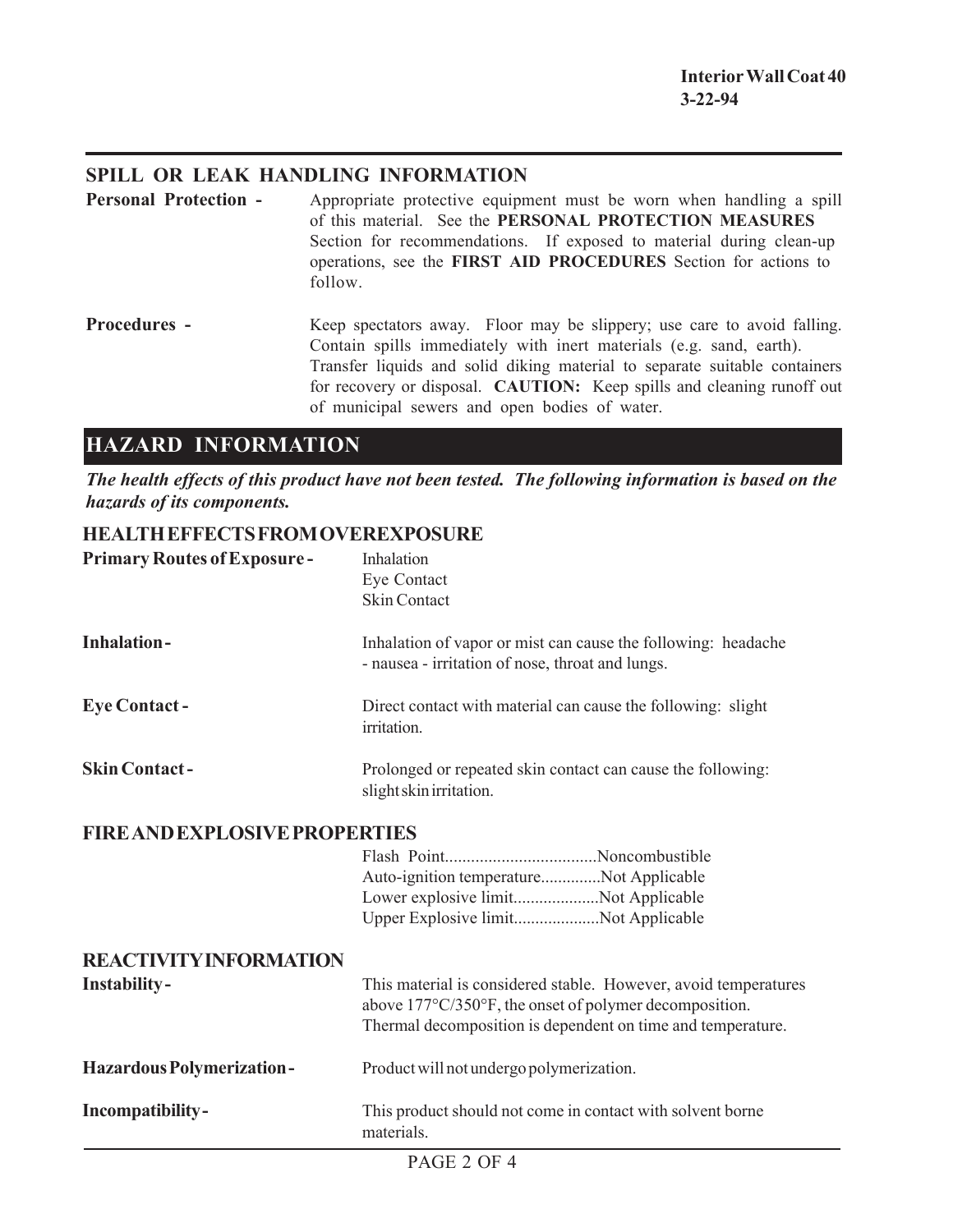## **ACCIDENT PREVENTION INFORMATION COMPONENT EXPOSURE INFORMATION**

#### **Component Information**

| No. |                    | Amt. $(\% )$ |
|-----|--------------------|--------------|
|     | 1. Acrylic polymer |              |
|     |                    | 28           |
|     |                    | 41           |
|     |                    |              |

#### **EXPOSURE LIMIT INFORMATION**

| Component               | <b>CERATECH</b> | <b>OSHA</b> | <b>ACGIH</b> |
|-------------------------|-----------------|-------------|--------------|
| Units<br>N <sub>O</sub> | TWA STEL        | TWA STEL    | TWA STEL     |
|                         | none            | none        | none         |
|                         | none            | none        | none         |
| ∠.                      | none            | none        | none         |
|                         | none            | none        | none         |
| . ر                     | none            | none        | none         |
|                         | none            | none        | none         |
|                         |                 |             |              |

#### **PERSONAL PROTECTION MEASURES**

| <b>Respiratory Protection -</b> | None required under normal operating conditions. When mist occurs during         |  |  |
|---------------------------------|----------------------------------------------------------------------------------|--|--|
|                                 | spraying operations, wear a <b>MSHA/NIOSH</b> - approved (or equivalent) dispos- |  |  |
|                                 | able half-mask dust/mist respirator.                                             |  |  |

**Eye Protection -** Use chemical splash goggles (**ANSI Z87.1** or approved equivalent).

**Hand Protection -** The glove(s) listed below may provide protection against permeation. Gloves of other chemically resistant materials may not provide adequate protection: Neoprene.

### **STORAGE AND HANDLING INFORMATION**

**Storage Conditions -** Keep from freezing; material may coagulate. The minimum recommended storage temperature for this material is 1°C/34°F. The maximum temperature for this material is 49°C/120°F.

### **SUPPLEMENTAL INFORMATION TYPICAL PHYSICAL PROPERTIES**